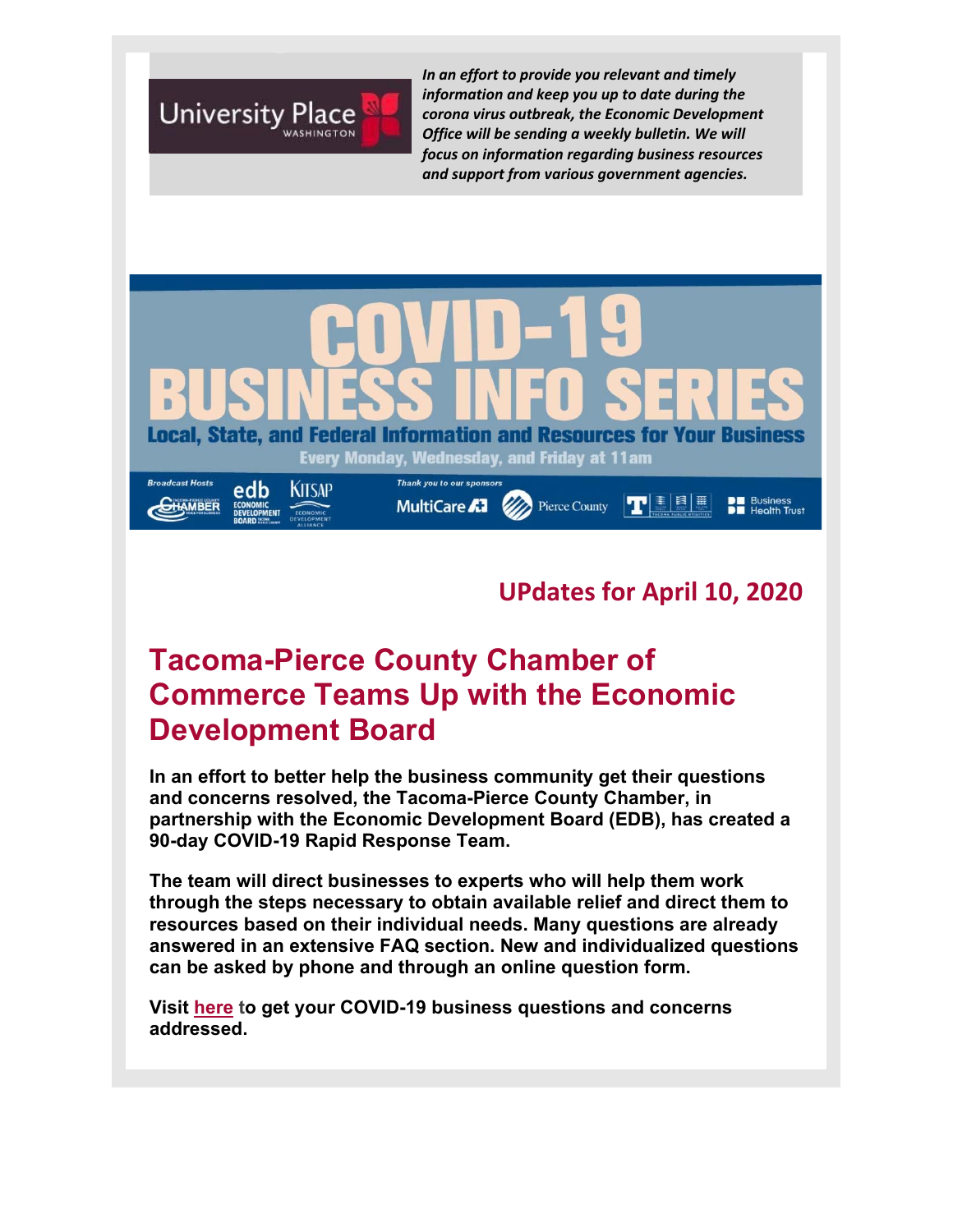# **New Grant Resource from Washington State**

**This week, Governor Jay Inslee announced a Working Washington Small Business Grant program to assist small businesses impacted by the COVID-19 outbreak. The grant program will be administered by the State Department of Commerce and provide a limited number of businesses in Washington's 39 counties with grants up to \$10,000. Please note, due to statutory limitations, non-profits are not eligible for this grant program. Get all the details and apply here.** 

### **Reminder About Business License Renewal Extensions**

**The deadline for business license renewals that are due between March 1 and May 31, 2020 has been extended to June 1, 2020.**

### **Department of Revenue Extensions Available**

**The Washington State Department of Revenue has a helpful web page that outlines extensions that are being allowed because of COVID-19, including those that impact monthly, quarterly and annual business tax returns as well as non-profit property tax exemptions.** 

### **Did You Complete the Business Climate Survey?**

**Last week, the City's Economic Development Department sent an e-blast to U.P. businesses inviting them to participate in a brief survey to assess the current state of the local business community. We hope you took a few minutes to respond. We will report the results next week. Thanks to all those who took the time to let us know what is on your mind.** 

# **City of U.P. Business Resources Page**

**Don't forget you can also get updated information on a number of resources available to businesses in University Place by visiting the special COVID-19 Business Resources page on the City's website.** 

*Out of concern for your health and the health of our staff, the City of University Place is conducting business on-line and by phone at 253.566.5656. Currently, we plan on operating in this manner for the*